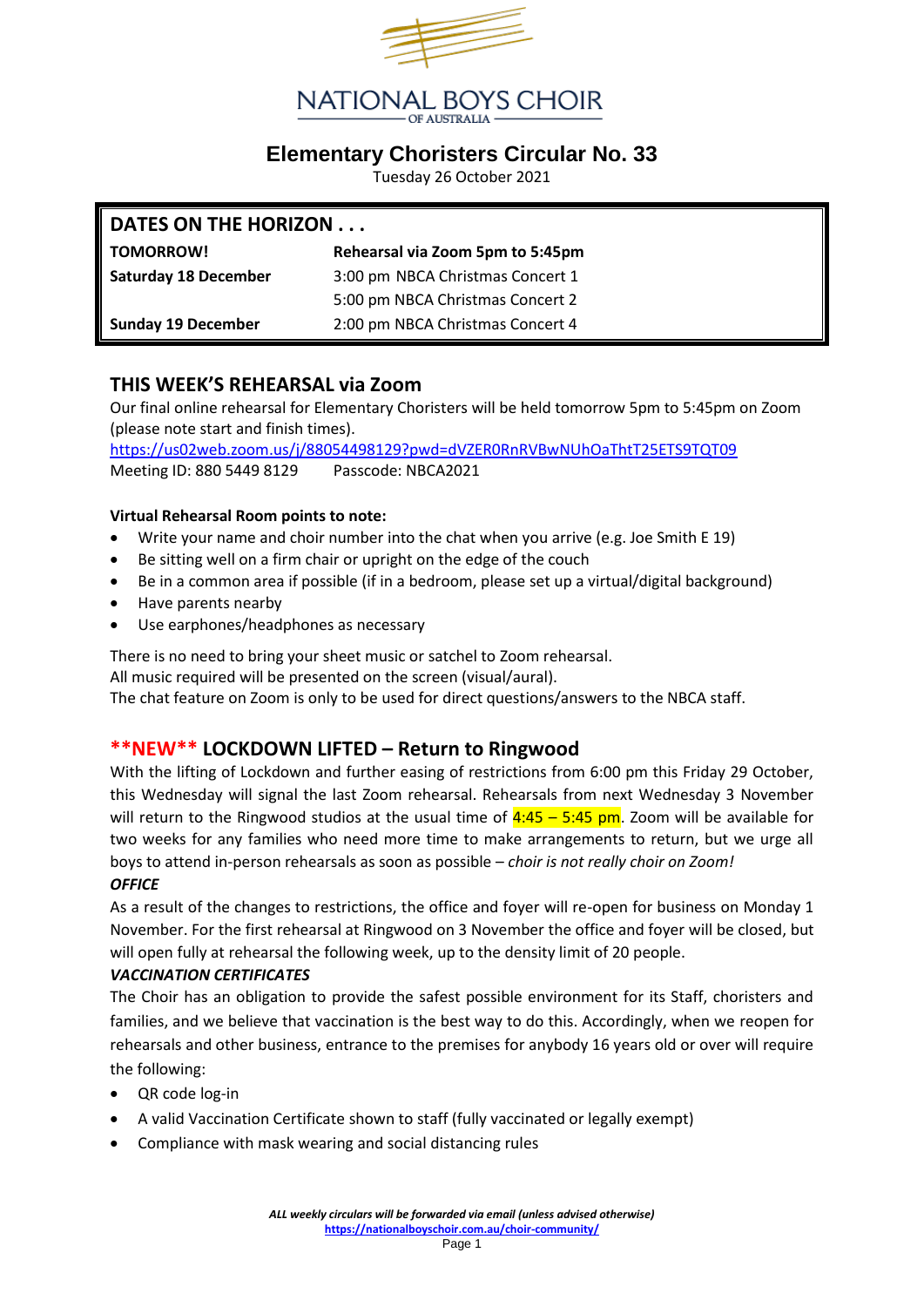

# **Elementary Choristers Circular No. 33**

Tuesday 26 October 2021

If you have not already done so, we encourage you to get as many of your family as are eligible vaccinated as soon as possible – there will almost certainly be aspects of choir in the next few weeks which will rely on family members being fully vaccinated.

Information about vaccinations can be found here:<https://www.coronavirus.vic.gov.au/vaccine>

## **\*NEW\* MRS DE JONGE**

We are saddened to report that Mrs Justine de Jonge has resigned from her position with the Choir, but delighted for her that she has been appointed to a new position with the City of Whitehorse. Mrs de Jonge has been with the NBCA since 2016 and has been a wonderful asset to the organisation, with her friendly manner and outstanding organisational and creative skills. She will be sorely missed. Her last work day will be Wednesday 10 November, so we are fortunate that there will be an opportunity for boys and families to say goodbye in person.

## **HOMEWORK**

Complete the rehearsal video for practice. Your challenge this week is to see how many of the pieces you can sing without looking at the music on the screen. Aim to practise with the video at least 4 times in the next week.

#### **NEW LINK: Term 4 Repertoire Rehearsal Videos for download – Elementary Choir**

[https://nationalboyschoir-](https://nationalboyschoir-my.sharepoint.com/:f:/g/personal/nas_nationalboyschoir_com_au/EvG_ocQy8W1AkUIHQigRU5MBUmAvQRp_L7UnL7M1BrzRQw?e=5zkpSv)

[my.sharepoint.com/:f:/g/personal/nas\\_nationalboyschoir\\_com\\_au/EvG\\_ocQy8W1AkUIHQig](https://nationalboyschoir-my.sharepoint.com/:f:/g/personal/nas_nationalboyschoir_com_au/EvG_ocQy8W1AkUIHQigRU5MBUmAvQRp_L7UnL7M1BrzRQw?e=5zkpSv) [RU5MBUmAvQRp\\_L7UnL7M1BrzRQw?e=5zkpSv](https://nationalboyschoir-my.sharepoint.com/:f:/g/personal/nas_nationalboyschoir_com_au/EvG_ocQy8W1AkUIHQigRU5MBUmAvQRp_L7UnL7M1BrzRQw?e=5zkpSv)

This new link includes rehearsal videos for 'Once in royal David's city' and the 'Christmas Singalong'.

#### **Repertoire:**

- $\star$  For the Children Part 2
- $\star$  Singabahambayo Part 2
- $\star$  Miracle of Lights
- $\star$  Solfege Santa
- $\star$  Jubilate, Sing with Joy
- $\star$  Jolly Old St. Nicholas
- $\star$  Mince Pie or a Pudding
- $\star$  Turkeys United
- $\star$  Christmas Singalong

\*Tracks and sheet music are uploaded on the choir website for you to access.